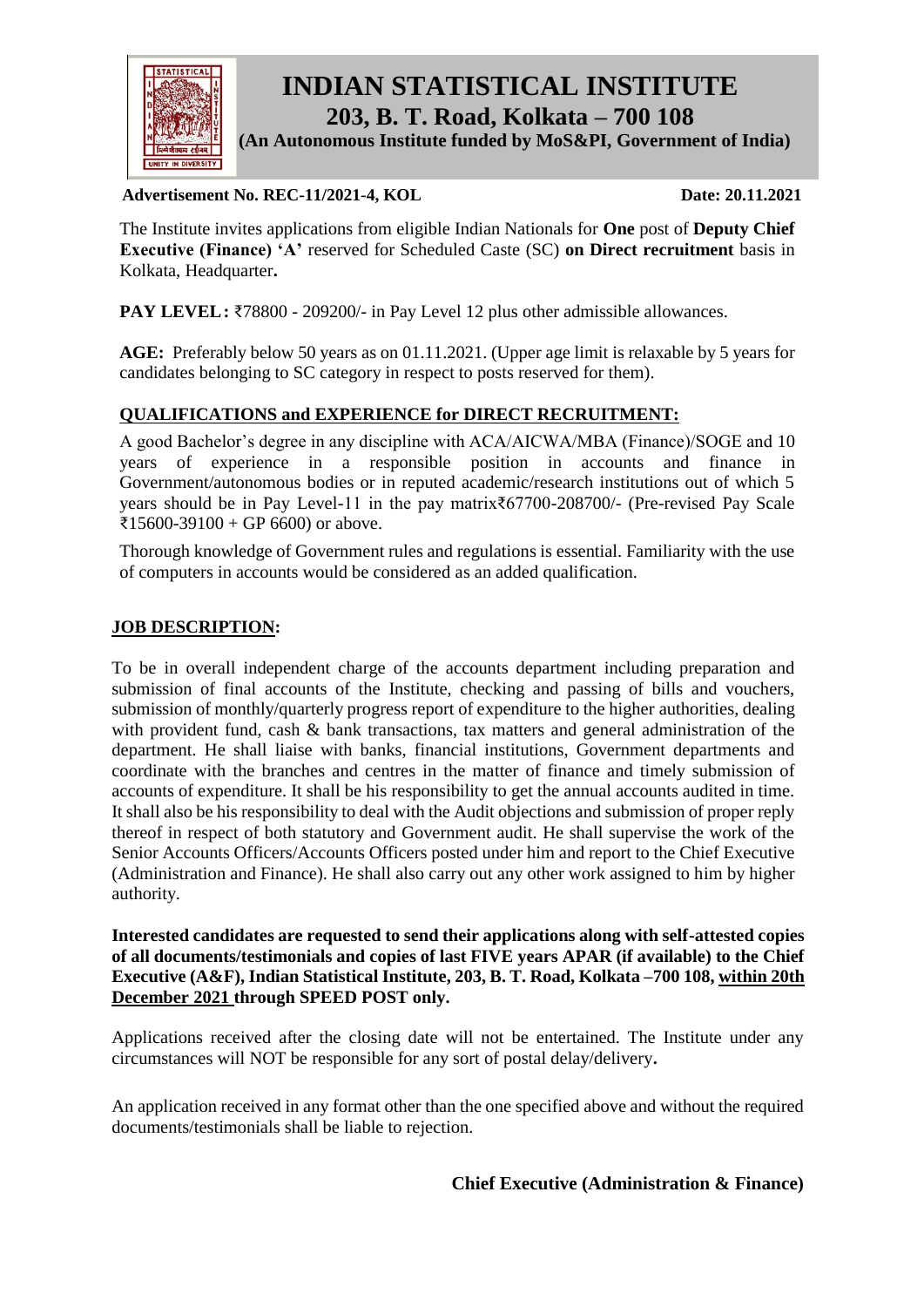Sir,

## Sub.: Application for the post of Deputy Chief Executive (Finance) 'A' in ISI.

This has reference to your advertisement published in \_\_\_\_\_\_\_\_\_\_\_\_\_\_\_\_\_\_\_\_\_\_\_\_\_ on \_\_\_\_\_\_\_\_\_\_\_\_\_ in connection with recruitment to the post of Deputy Chief Executive (Finance) 'A' on Direct Recruitment basis.

 I would like to apply for the post of Deputy Chief Executive (Finance) 'A' in ISI on Direct Recruitment basis.

The required details are furnished below:

| 1. | Name in Full<br>(in block letters) Mr./Mrs./Miss | (First name) | (Middle Name) | (Last Name) |
|----|--------------------------------------------------|--------------|---------------|-------------|
| 2. | <b>Permanent Address</b>                         |              |               |             |
| 3. | <b>Address for Communication</b>                 |              |               |             |
| 4. | Date of Birth (DD/MM/YY)                         |              |               |             |
| 5. | Sex: Male/Female/Others                          |              |               |             |
| 6. | Nationality                                      |              |               |             |
| 7. | Religion                                         |              |               |             |
| 8. | Mother Tongue                                    |              |               |             |
| 9. | Marital status: Unmarried/<br>Married            |              |               |             |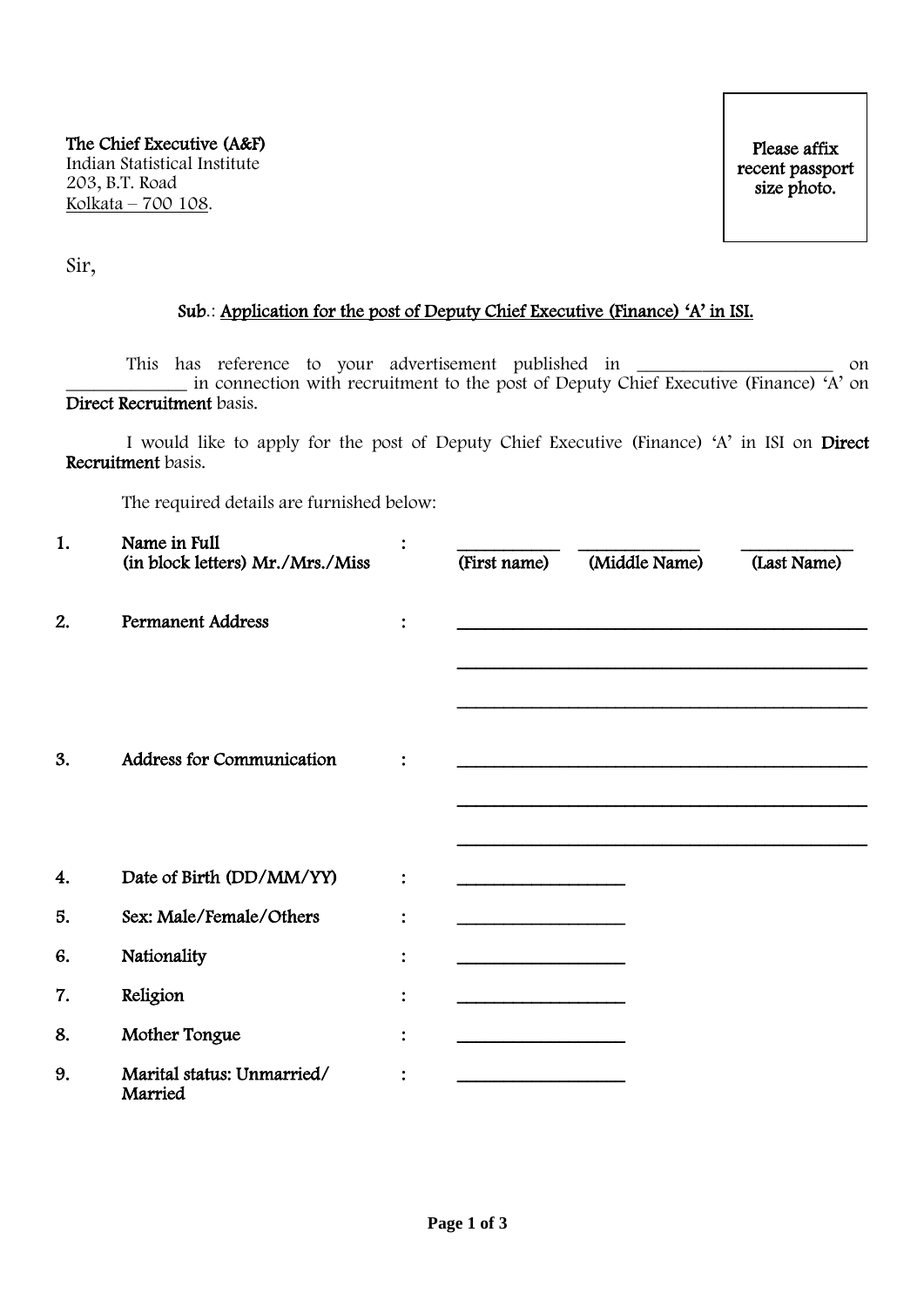- 10. (i) Mobile Number: \_\_\_\_\_\_\_\_\_\_\_\_\_\_\_ (ii) Email ID : \_\_\_\_\_\_\_\_\_\_\_\_\_\_\_\_\_\_\_\_\_\_\_\_\_
- 11. Are you a member of Scheduled Caste : \_\_\_\_\_\_\_\_\_\_\_\_\_\_\_\_\_\_\_\_\_\_\_\_\_\_\_\_\_\_\_ Yes/No (Attach self-attested copy of relevant certificate from appropriate authority)
- 12. Particulars of academic qualifications S.S.C./Matriculation onwards. Attach copies of marks/ grade sheets and certificates:

| S1.<br>No. | <b>Examination Passed</b> | School/College/<br>University | Year of<br>Passing | Division/<br>Grade | Special Subjects or field<br>of Specialization |
|------------|---------------------------|-------------------------------|--------------------|--------------------|------------------------------------------------|
|            |                           |                               |                    |                    |                                                |
| 2          |                           |                               |                    |                    |                                                |
| 3          |                           |                               |                    |                    |                                                |
| 4          |                           |                               |                    |                    |                                                |
| 5          |                           |                               |                    |                    |                                                |

\* Use separate sheet if needed

.

# 13. Training Details (including in-service training leading to a Diploma):

# 14. Previous employment details (in chronological order) Use separate sheet if needed

| SI.<br>No.     | Name & Address of<br>Employer | Designation | Period of<br>Employment |                    | Pay Scale/ | Nature of |                    |
|----------------|-------------------------------|-------------|-------------------------|--------------------|------------|-----------|--------------------|
|                |                               |             | Date of<br>Joining      | Date of<br>Leaving | Pay Level  | Duties    | Reason for Leaving |
|                |                               |             |                         |                    |            |           |                    |
| $\overline{2}$ |                               |             |                         |                    |            |           |                    |
| 3              |                               |             |                         |                    |            |           |                    |
| 4              |                               |             |                         |                    |            |           |                    |

\_\_\_\_\_\_\_\_\_\_\_\_\_\_\_\_\_\_\_\_\_\_\_\_\_\_\_\_\_\_\_\_\_\_\_\_\_\_\_\_\_\_\_\_\_\_\_\_\_\_\_\_\_\_\_\_\_\_\_\_\_\_\_\_\_\_\_\_\_\_\_\_\_\_\_\_\_\_\_\_

\_\_\_\_\_\_\_\_\_\_\_\_\_\_\_\_\_\_\_\_\_\_\_\_\_\_\_\_\_\_\_\_\_\_\_\_\_\_\_\_\_\_\_\_\_\_\_\_\_\_\_\_\_\_\_\_\_\_\_\_\_\_\_\_\_\_\_\_\_\_\_\_\_\_\_\_\_\_\_\_

\_\_\_\_\_\_\_\_\_\_\_\_\_\_\_\_\_\_\_\_\_\_\_\_\_\_\_\_\_\_\_\_\_\_\_\_\_\_\_\_\_\_\_\_\_\_\_\_\_\_\_\_\_\_\_\_\_\_\_\_\_\_\_\_\_\_\_\_\_\_\_\_\_\_\_\_\_\_\_\_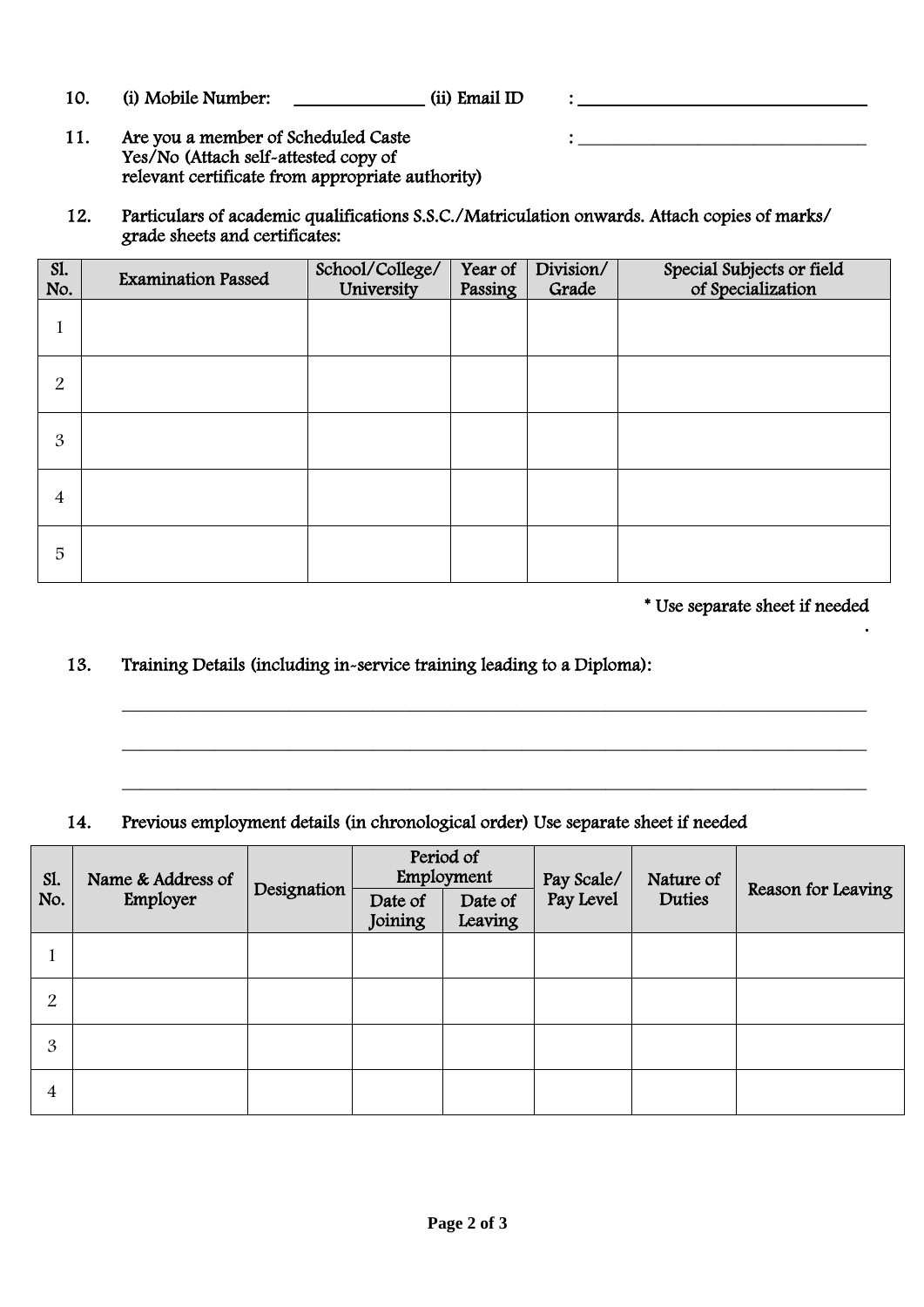| 15.   | Knowledge of Computer        | ٠<br>$\bullet$ |                                              |
|-------|------------------------------|----------------|----------------------------------------------|
| 16.   | Presently Employed in        | ٠<br>$\bullet$ |                                              |
| 17.   | <b>Present Basic</b>         | ٠<br>$\bullet$ |                                              |
| 18.   | Pay Band/Pay Scale           | $\ddot{\cdot}$ | the control of the control of the control of |
| 19.   | Grade pay/Pay Level          | $\ddot{\cdot}$ |                                              |
| 20.a) | <b>Present Designation</b>   | ٠<br>$\bullet$ |                                              |
| b)    | Current Job Responsibilities | $\vdots$       |                                              |
| 21.   | Languages known              |                |                                              |

| Sl.<br>No. | Read | Write | Speak |
|------------|------|-------|-------|
|            |      |       |       |
|            |      |       |       |
|            |      |       |       |
|            |      |       |       |

22. NOC attached: YES/NO  $\qquad \qquad$ :

23. Any other relevant information :

## Declaration:

I hereby certify that the above particulars mentioned in the application are correct and true to the best of my knowledge and belief. I understand that in the event of my information being found false or incorrect at any stage or not satisfying the eligibility criteria according to the requirements of the advertisement, my candidature of appointment is liable to be cancelled/terminated. I am willing to serve at any Centre/Branch/Units of the Institute. I agree that the Institute has the right to transfer me to any Centre/Branch/Units as and when required.

 $-$ (Full Signature of the Applicant)

\_\_\_\_\_\_\_\_\_\_\_\_\_\_\_\_\_\_\_\_\_\_\_\_\_\_\_\_\_\_\_\_\_\_\_\_\_\_\_\_\_\_\_\_

| Date: |  |
|-------|--|
|-------|--|

Place: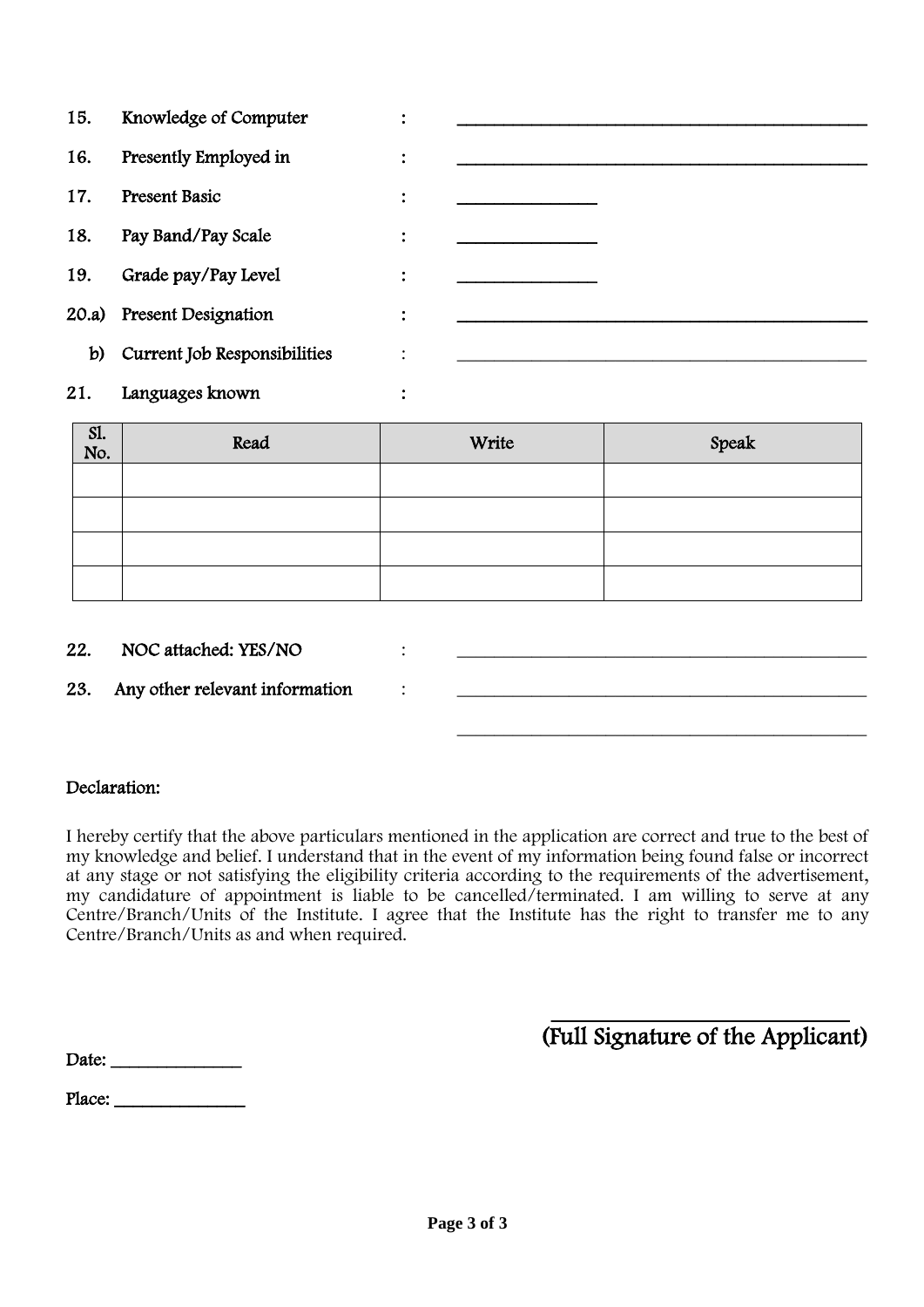# **INDIAN STATISTICAL INSTITUTE**

203, B. T. ROAD, KOLKATA - 700 108.

# **GENERAL INSTRUCTIONS TO APPLICANTS**

- 1. Interested candidates must apply only through the prescribed application format available in the Institute website : [www](http://www.isical.ac.in/jobs)*.*isical*.*ac*.*in*/*jobs*.*
- 2. Candidates who are employed in Government/Autonomous bodies/Public Sector Undertakings/ Semi Government should forward their applications through proper channel or bring **No Objection Certificate** from their employer if called for the Interview failing which they will not be allowed to appear for Interview.
- 3. The upper age limit as specified in the advertisement will be reckoned as on 01**.**11**.**2021**.**
- 4. Self-attested photocopies of testimonials in respect of age (X/XII Std. certificate or Birth Certificate issued by the Registrar of Births and Deaths or Transfer/ School leaving/ Matriculation Certificate issued by the school last attended/recognized educational board), qualification, experience, Caste Certificate (for reserved categories only), Disability (40% or more) certificate must be submitted along with the duly filled in application form.
- 5. Experience certificate issued by the competent authority should clearly indicate the dates (from and to) stating nature of job performed by the applicant.
- 5. Mere fulfillment of minimum qualification and experience required for the post does not entitle the candidate to be called for Interview. The Institute reserves the right to shortlist and restrict the number of candidates to be called for Interview to a reasonable limit, on the basis of appropriate qualifications and experience. The Institute may hold a written test if required. The number of vacant position/post is tentative and may vary as per the need of the Institute at the time of recruitment. The Institute reserves the right to fill or not to fill the post mentioned above without assigning any reason.
- 7. No correspondence will be entertained from the candidates regarding their test/selection/appointment. Canvassing in any form will disqualify a candidate.
- 8. The Selected candidates will be governed by the rules and regulations of the Institute as amended from time to time.
- 9. Candidates appointed will be governed by the National Pension Scheme introduced with effect from 01.01.2004.
- 10. Reservation for SC/ST will be as per Government of India rules. The applicants should be in possession of the certificates in the prescribed format in support of their claim.